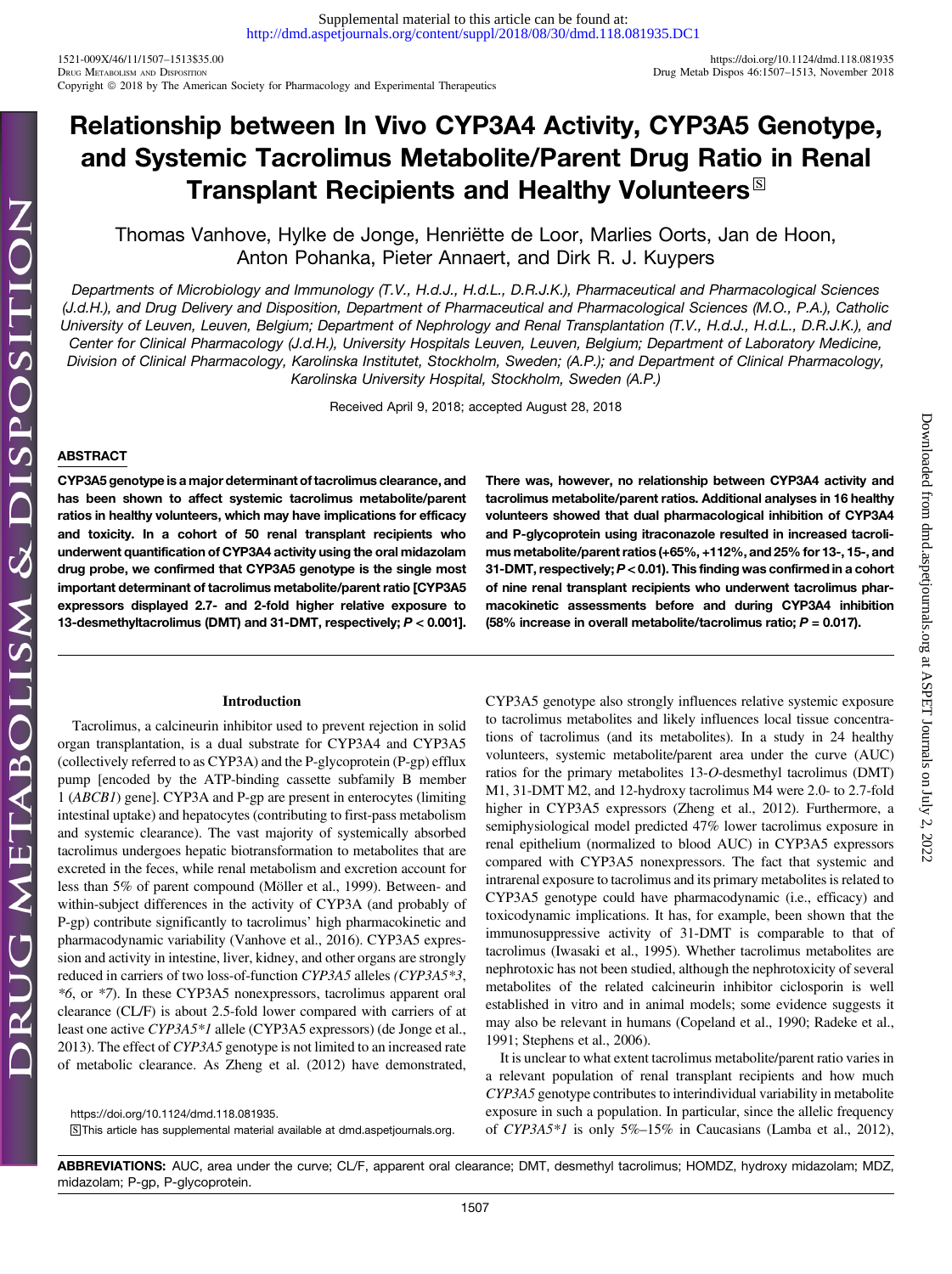variability in other determinants of tacrolimus metabolism, namely, the activity of CYP3A4, may also contribute to differences in relative metabolite exposure. We have previously shown that in vivo CYP3A4 activity, assessed using the oral midazolam (MDZ) probe, explains up to 30% of interindividual variability in steady-state tacrolimus clearance (de Jonge et al., 2012). Therefore, the goals of this study were 1) to determine the degree of interindivual variability in tacrolimus metabolite/parent ratio in a population of renal transplant recipients, 2) to analyze whether this variability can be related to differences in CYP3A4 activity, and 3) to assess whether combined pharmacological inhibition of CYP3A4 and P-gp can be used to influence tacrolimus metabolite/parent ratio.

#### Materials and Methods

Study Populations. Two cohorts were analyzed. The principal cohort (A) comprised 50 renal allograft recipients in tacrolimus steady state, in which  $AUC_{0-8}$ profiles of midazolam, tacrolimus, and their primary metabolites were determined. The goal of this analysis was to determine whether interindividual differences in CYP3A4 activity are related to interindividual differences in tacrolimus metabolite/parent ratio. Cohort B addressed the question of whether tacrolimus metabolite/parent ratio can be influenced by pharmacological inhibition of CYP3A4 activity. In this study, 16 male healthy volunteers underwent  $AUC_{0-24}$ profiles for MDZ and (single-dose) tacrolimus before and immediately after administration of the potent CYP3A4/P-gp inhibitor itraconazole. Methodological details for both cohorts are provided subsequently.

Cohort A was a subgroup of patients from a previously reported prospective single center study (Vanhove et al., 2017b). Stable renal allograft recipients  $\geq$  1 year post-transplant treated with once-daily tacrolimus (Advagraf; Astellas Pharma Europe, Staines, United Kingdom) were asked to participate. Exclusion criteria were age less than 18 years; combined organ transplants (except kidney/pancreas); women of childbearing potential not using acceptable contraceptive measures; pregnant women, hemoglobin  $\leq 8$  g/dl; albumin  $\leq 25$  g/l; intestinal malabsorption; liver cirrhosis; alanine aminotransferase or bilirubin  $>2 \times$ upper limit of normal; estimated glomerular filtration rate  $<$ 15 ml/min, calculated from serum creatinine using the modification of diet in renal disease equation (Levey et al., 1993); change in tacrolimus dose in the 3 days prior to the study; documented noncompliance; addiction to any known drug or alcohol; known allergy or intolerance to MDZ or fexofenadine; and use of a moderate or potent CYP3A4 inhibitor or inducer. Patients were asked to abstain from alcohol use 1 week prior to the study and from any fruit juice, grapefruit, or pomelo 3 days prior to the study. The details of the pharmacokinetic study protocol have been previously described (Vanhove et al., 2017b). Briefly, patients presented at the outpatient clinic after an overnight fast. At 8:00 AM, patients were orally administered 2 mg of MDZ (2 ml of a 1 mg/ml MDZ solution, Dormicum; Roche, Basel, Switzerland) in 30 ml of a 5% glucose solution and their usual dose of tacrolimus and other immunosuppressive medication, followed by 100 ml of water to rinse the glass. All other medication was ingested at 10:00 AM, followed by a standard breakfast. Two 4-ml EDTA blood tubes were collected immediately before and at 0.25, 0.5, 1, 1.5, 2, 3, 4, 5, 6, and 8 hours after probe drug administration.

Cohort B was a prospective single-arm open-label study. Sixteen healthy adult nonsmoking males with no significant medical history were recruited. None of the subjects had taken any CYP3A4/5 interfering medication for at least 1 month prior to the start of and during the study. All subjects abstained from alcohol, grapefruit, or pomelo from 7 days prior to the start of the study until study conclusion. On days 1 and 6, subjects were administered a single oral dose of 3 mg tacrolimus (Advagraf; Astellas Pharma Europe) and 2 mg of MDZ (2 ml of a 1 mg/ml solution of Dormicum; Roche) with 250 ml of water in the morning after an overnight fast. Two 4-ml blood samples were collected in ethylenediaminetetraacetic acid–containing tubes before and at 0.5, 1, 1.5, 2, 3, 4, 5, 6, 8, 10, 12, and 24 hours after drug administration. One whole blood sample was stored at  $-80^{\circ}$ C pending tacrolimus metabolite quantification. The other sample was centrifuged for 10 minutes at 1860g and 4°C, after which plasma was stored at  $-80^{\circ}$ C pending MDZ quantification. On days 2–5, 200 mg of itraconazole (two tablets of 100 mg Sporanox; Janssen-Cilag, Beerse, Belgium) was administered twice daily with 250 ml of water, 2 hours before breakfast/dinner.

All parts of this study were performed according to the latest version of the Declaration of Helsinki and were approved by the ethics committee of University

Hospitals Leuven (ML5159; S51157; S58603) and the Belgian Federal Agency for Medicines and Health Products (EudraCT 2008-004158-33 and 2015-004518- 74,<https://eudract.ema.europa.eu>). All participants provided written informed consent.

Analytical Methods. Plasma concentrations of MDZ and its major metabolites 19-hydroxy midazolam (HOMDZ) and 4-HOMDZ were measured using a highperformance liquid chromatography–tandem mass spectrometry method, as previously described (de Loor et al., 2011). Whole blood concentrations of tacrolimus and its major metabolites 13-DMT, 15-DMT, and 31-DMT were measured using an ultraperformance liquid chromatography–tandem mass spectrometry method, as described in the [Supplemental Material.](http://dmd.aspetjournals.org/lookup/suppl/doi:10.1124/dmd.118.081935/-/DC1) Tacrolimus and its metabolites form ionic adducts with either ammonium or sodium. Only the most abundant adduct, and which was the most stable across measurements, was used for analysis; for tacrolimus, 15-DMT, and 31-DMT, this was the ammonium adduct, and for 13-DMT, this was the sodium adduct.

Genotyping. Genomic DNA was isolated from whole blood samples using a salting out procedure (Miller et al., 1988). The quantity and quality of genomic DNA were verified with a NanoDrop spectrophotometer (Thermo Fisher Scientific, Waltham, MA) before being assayed on an OpenArray platform (Life Technologies, Carlsbad, CA). Participants were genotyped for the following single nucleotide polymorphisms, among others: CYP3A5\*1 (rs776746); CYP3A4\*22 (rs35599367); and ABCB1 3435C>T (rs1045642), 2677G>T/A (rs2032582), and 1236C>T (rs1128503). Hardy-Weinberg equilibrium and linkage disequilibrium between single nucleotide polymorphisms were assessed using Haploview (Barrett et al., 2005). Haplotypes were inferred using the program PHASE version 2.1 (Stephens et al., 2001). ABCB1 single nucleotide polymorphisms were grouped into four diplotype categories based on the presence of wild-type CGC and triple mutated (presumed loss-of-function) TTT haplotypes: CGC-CGC, CGC-TTT, TTT-TTT, and others (containing one or more other haplotypes) (Vanhove et al., 2017a).

Pharmacokinetic and Statistical Analysis. Data are presented as mean  $\pm$ S.D. except when stated otherwise. Normality was tested using the Shapiro-Wilk test. AUC, CL/F, C<sub>max</sub>, and AUC<sub>metabolite</sub>/AUC<sub>tacrolimus</sub> values were not normally distributed and natural logarithm (Ln) transformed for analysis. Differences between mean values were assessed using an independent samples  $t$  test for normally distributed continuous data (analysis of variance in the case of more than two categories of the predictor variable) and the Mann-Whitney  $U$  test for ordinal data. Since steady-state exposure to tacrolimus and its primary metabolites was the outcome measure of interest, no compartmental analysis was performed. Independent predictors of tacrolimus metabolite/parent AUC ratio were determined using multivariable linear regression. The following variables were entered as possible predictors of metabolite/parent ratio: age, time after transplantation, hematocrit, actual body weight, presence of diabetes mellitus, CYP3A5 genotype, ABCB1 functional diplotype group, MDZ CL/F, AUC<sub>1'-HOMDZ</sub>/ AUC<sub>MDZ</sub> ratio, and tacrolimus CL/F (the latter not included in the same model as MDZ CL/F), followed by stepwise removal of nonsignificant predictor variables. A two-sided  $P$  value of  $< 0.05$  was considered statistically significant. All reported  $R<sup>2</sup>$  values are semipartial. Statistical analyses were performed using IBM SPSS Statistics version 22 (IBM, New York, NY). Calculation of noncompartmental analysis pharmacokinetic parameters and figure generation were performed using Graphpad Prism version 6 (Graphpad Prism, La Jolla, CA).

## **Results**

Tacrolimus Metabolite/Parent Ratio Is Related to CYP3A5 Genotype, but Not to Baseline CYP3A4 Activity. First, the relationship between CYP3A5 genotype, CYP3A4 activity, and systemic tacrolimus metabolite/parent ratio was examined in a cohort of 50 tacrolimus-treated renal recipients under steady-state conditions (cohort A). Characteristics of cohort A are summarized in [Supplemental](http://dmd.aspetjournals.org/lookup/suppl/doi:10.1124/dmd.118.081935/-/DC1) [Table 1.](http://dmd.aspetjournals.org/lookup/suppl/doi:10.1124/dmd.118.081935/-/DC1) The CYP3A5\*1 allele was present in 10 renal recipients (i.e., 20% expressors). One CYP3A5 nonexpressor carried the CYP3A4\*22 allele. Noncompartmental analysis pharmacokinetic parameters of MDZ, tacrolimus, and their primary metabolites are presented in Table 1. Mean concentration-time profiles are shown in Fig. 1.

MDZ CL/F did not differ between CYP3A5 expressors and nonexpressors, in agreement with previous reports (Kharasch et al., 2007; de Jonge et al., 2013). As expected, mean tacrolimus CL/F was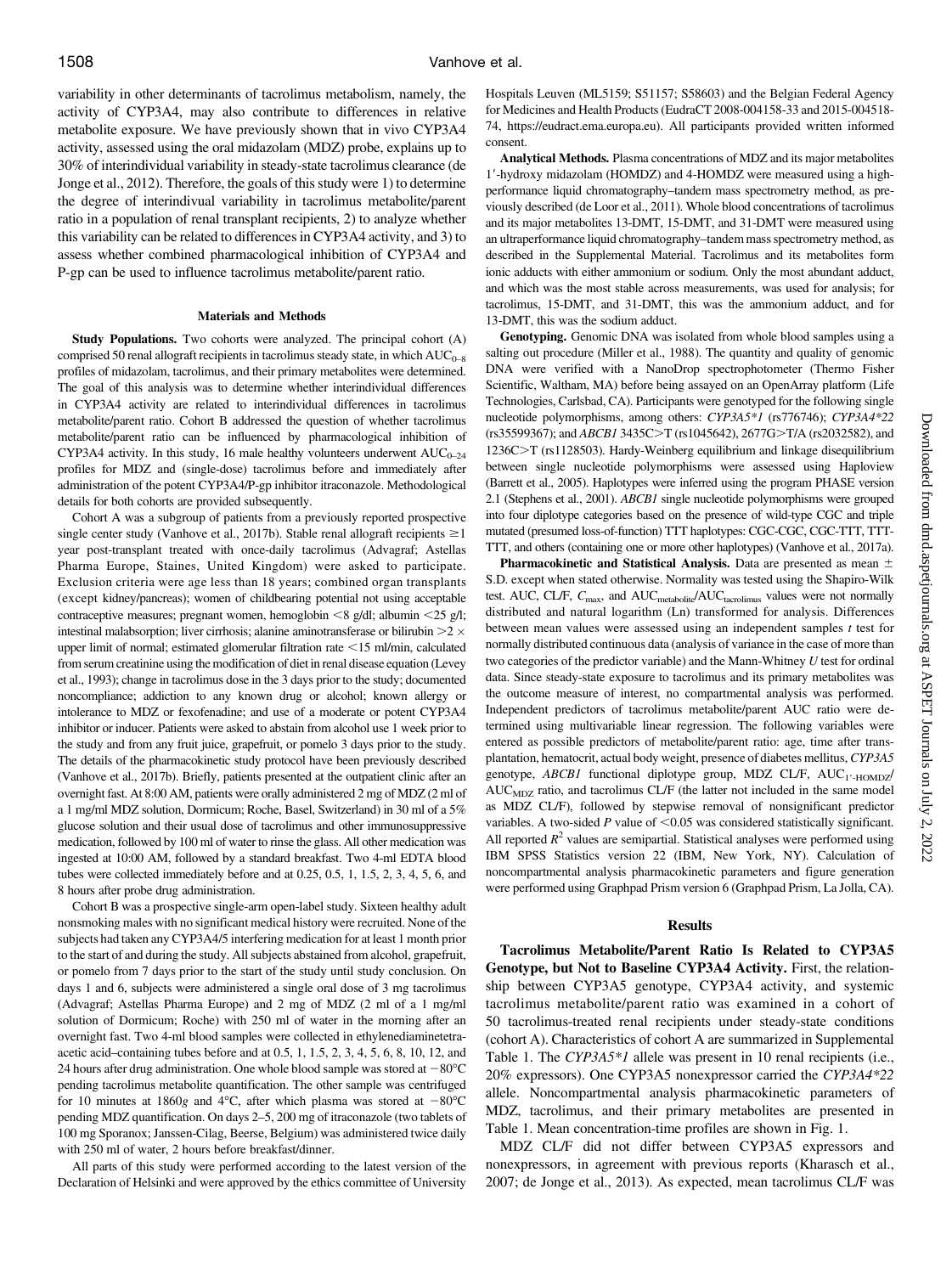TABLE 1

Pharmacokinetic parameters of midazolam, tacrolimus, and their primary metabolites in cohort A, stratified by CYP3A5 genotype

| Variable                        | Nonexpressors $(n = 40)$ | Expressors $(n = 10)$ | Difference | $\boldsymbol{P}$ |
|---------------------------------|--------------------------|-----------------------|------------|------------------|
|                                 |                          |                       | $\%$       |                  |
| Midazolam                       |                          |                       |            |                  |
| $AUC_{0-R}$ (h ng/ml)           | $3373 \pm 1764$          | $3355 \pm 1219$       |            | 0.770            |
| $T_{\rm max}$ (h) <sup>a</sup>  | $0.5(0.3-0.5)$           | $0.5(0.5-1.0)$        |            | 0.519            |
| $C_{\text{max}}$ (ng/ml)        | $16.8 \pm 8.1$           | $15.9 \pm 7.2$        | $-5.4$     | 0.811            |
| $CL/F$ (ml/h)                   | $735 \pm 324$            | $673 \pm 249$         | $-8.4$     | 0.770            |
| Midazolam metabolites           |                          |                       |            |                  |
| $AUC_{1'$ -HOMDZ $/AUC_{MDZ}$   | $0.43 \pm 0.22$          | $0.39 \pm 0.17$       | $-9.3$     | 0.544            |
| $AUC_{4-HOMDZ}/AUC_{MDZ}$       | $0.05 \pm 0.01$          | $0.04 \pm 0.01$       | $-20.0$    | 0.108            |
| Tacrolimus                      |                          |                       |            |                  |
| $AUC_{0-24}$ (h ng/ml)          | $266.0 \pm 66.3$         | $291.8 \pm 59.2$      | $+9.7$     | 0.257            |
| Dose $(mg/day)$                 | $4.7 \pm 2.2$            | $10.5 \pm 3.1$        | $+123.4$   | < 0.001          |
| $T_{\rm max}$ (h) <sup>a</sup>  | $2.0(1.6-3.0)$           | $1.75(1.0-3.0)$       |            | 1.000            |
| $C_{\text{max}}$ (ng/ml)        | $17.9 \pm 5.0$           | $25.6 \pm 7.3$        | $+43.0$    | 0.002            |
| CL/F (L/h)                      | $17.8 \pm 7.6$           | $35.6 \pm 8.2$        | $+100.0$   | < 0.001          |
| Tacrolimus metabolites          |                          |                       |            |                  |
| $AUC_{13-DMT}/AUC_{tacrolimus}$ | $0.036 \pm 0.012$        | $0.100 \pm 0.024$     | $+177.8$   | < 0.001          |
| $AUC_{15-DMT}/AUC_{tacrolling}$ | $0.031 \pm 0.007$        | $0.031 \pm 0.007$     |            | 0.814            |
| $AUC_{31-DMT}/AUC_{tacrolimus}$ | $0.003 \pm 0.001$        | $0.006 \pm 0.001$     | $+100.0$   | < 0.001          |
| $AUCmetabolites/AUCtacrolimus$  | $0.070 \pm 0.017$        | $0.136 \pm 0.028$     | $+94.3$    | < 0.001          |

AUC<sub>metabolites</sub>, sum of AUC for 13-DMT, 15-DMT, and 31-DMT;  $T_{\text{max}}$ , time to reach maximum blood concentration. "Median (interquartile range).

2-fold higher in CYP3A5 expressors, whose tacrolimus AUC was similar to that of nonexpressors despite a daily tacrolimus dose that was 2.2-fold higher on average. Independent predictors of tacrolimus CL/F in multivariable regression were CYP3A5 genotype  $(B = 0.67,$  $R^{2} = 0.349, P < 0.001$ ), MDZ CL/F (B = 0.55,  $R^{2} = 0.223, P < 0.001$ ), hematocrit (B = -3.40,  $R^2$  = 0.061, P = 0.001), and weight (B = 0.01,  $R^{2} = 0.036$ ,  $P = 0.019$ ; overall  $R^{2} = 0.669$ ). When limiting the analysis to CYP3A5 nonexpressors, predictors of tacrolimus CL/F were MDZ CL/F (B = 0.65,  $R^2 = 0.433$ ,  $P < 0.001$ ) and hematocrit (B = -3.14,  $R^2 = 0.100$ ,  $P = 0.005$ ; overall  $R^2 = 0.533$ ). In CYP3A5 expressors, the only predictor of tacrolimus CL/F was weight (B = 0.009,  $R^2$  = 0.435,  $P = 0.023$ .

Relative systemic exposure to 13-DMT and 31-DMT, measured using AUC<sub>metabolite</sub>/AUC<sub>tacrolimus</sub>, was 178% and 100% higher in CYP3A5 expressors compared with CYP3A5 nonexpressors ( $P$  < 0.001); AUC<sub>15-DMT</sub>/AUC<sub>tacrolimus</sub> did not differ between CYP3A5 expressors and nonexpressors. The overall result was a 94% higher AUC<sub>metabolites</sub>/AUC<sub>tacrolimus</sub> ratio in CYP3A5 expressors ( $P < 0.001$ ). Within CYP3A5 nonexpressors, the range of observed metabolite/parent ratios was relatively narrow (range  $1.9\% - 6.7\%$  for  $AUC_{13-DMT}$ ) AUC<sub>tacrolimus</sub> and  $0.1\%$ -0.5% for AUC<sub>31-DMT</sub>/AUC<sub>tacrolimus</sub>, although it was 0.2%–5.0% for AUC<sub>15-DMT</sub>/AUC<sub>tacrolimus</sub>). Tacrolimus metabolite/parent ratios did not differ between ABCB1 functional diplotype categories ( $P \ge 0.4$  for all analyses).



Fig. 1. Mean log concentration-time profiles of midazolam, tacrolimus, and their primary metabolites in cohort A. The left-hand panels display CYP3A5 non-expressors (B and D) and the right-hand panels display CYP3A5 expressors (A and C). Error bars represent the S.D.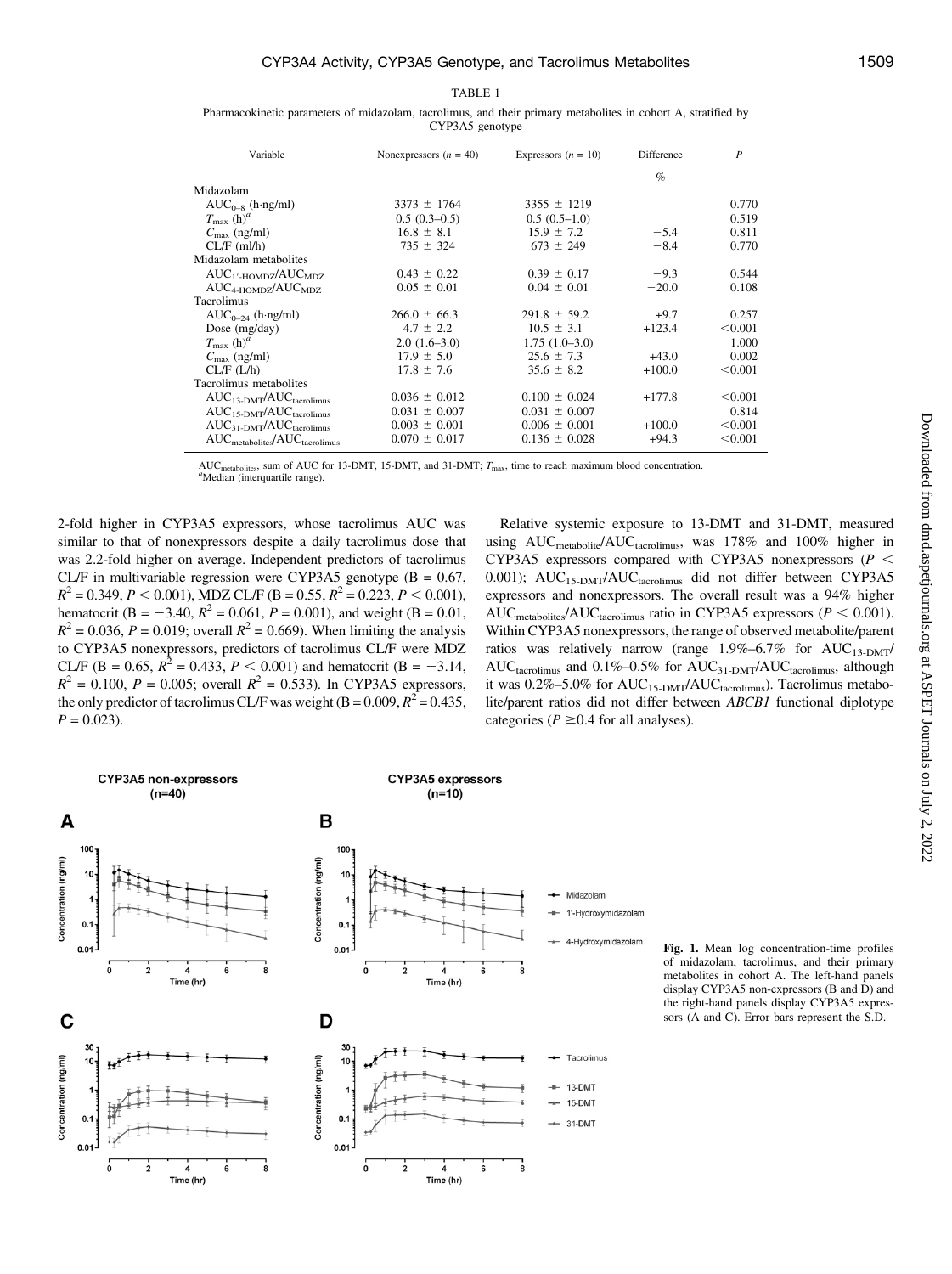



Fig. 2. Correlation between parent/metabolite AUC ratio for the three primary tacrolimus metabolites, MDZ CL/F (scatterplots A, C, and E) and tacrolimus CL/F (plots B, D, and F) in cohort A.

There was a consistently negative correlation between MDZ CL/F and all tacrolimus metabolite/parent ratios, but this only reached statistical significance for AUC<sub>31-DMT</sub>/AUC<sub>tacrolimus</sub> in the subgroup of CYP3A5 nonexpressors ( $R = -0.38$ ,  $P = 0.015$ ). No significant correlation was observed between MDZ CL/F and AUC<sub>13-DMT</sub>/AUC<sub>tacrolimus</sub> or AUC15-DMT/AUCtacrolimus in either CYPA5 nonexpressors or expressors, as shown in Fig. 2 and [Supplemental Table 2](http://dmd.aspetjournals.org/lookup/suppl/doi:10.1124/dmd.118.081935/-/DC1). Similarly, there was no significant correlation between MDZ metabolite/parent ratios  $(AUC_{1'-HOMDZ}/AUC_{MDZ}$  or  $AUC_{4-HOMDZ}/AUC_{MDZ}$ ) and the different AUC<sub>metabolite</sub>/AUC<sub>tacrolimus</sub> ratios (data not shown). Tacrolimus CL/F was moderately correlated with  $AUC_{13-DMT}/AUC_{tacrolimus}$  ( $r = 0.627$ ,  $P < 0.001$ ) and AUC<sub>31-DMT</sub>/AUC<sub>tacrolimus</sub> ( $r = 0.386, P = 0.006$ ), indicating that relative exposure to 13-DMT and 31-DMT increased in parallel with higher tacrolimus clearance (Fig. 2). This effect was largely driven by high tacrolimus CL/F values in the CYP3A5 expressors. In the subgroup of CYP3A5 nonexpressors, the association between AUC<sub>13-DMT</sub>/AUC<sub>tacrolimus</sub> and tacrolimus CL/F was weaker ( $r = 0.397$ ,  $P = 0.011$ ) and that between  $AUC_{31-DMT}/AUC_{tacrolimus}$  was reversed  $(r = -0.384, P = 0.014)$ . In multivariable analysis, CYP3A5 genotype was the dominant determinant of  $\mathrm{AUC}_{13\text{-} \mathrm{DMT}}/\mathrm{AUC}_{\mathrm{tacrolimus}}$  and  $\mathrm{AUC}_{31\text{-} \mathrm{DMT}}/\mathrm{AUC}_{\mathrm{tacrolimus}}$ AUC<sub>tacrolimus</sub>, explaining 64.8% and 59.5% of their interindividual variability, respectively (see [Supplemental Table 3](http://dmd.aspetjournals.org/lookup/suppl/doi:10.1124/dmd.118.081935/-/DC1)).

Itraconazole Increases the Tacrolimus Metabolite/Parent Ratio. Next, we studied whether pharmacological CYP3A4/P-gp inhibition alters the tacrolimus metabolite/parent ratio in a cohort of 16 healthy volunteers treated with itraconazole (cohort B). Characteristics of cohort B are presented in [Supplemental Table 4](http://dmd.aspetjournals.org/lookup/suppl/doi:10.1124/dmd.118.081935/-/DC1). Pharmacokinetic parameters of tacrolimus and its three primary metabolites before and during CYP3A4 inhibition are shown in Table 2; mean blood concentration-time profiles are presented in Fig. 3. Metabolite/parent ratios for 13-DMT and 31-DMT were higher in CYP3A5-expressing healthy volunteers (see [Supplemental Table 5](http://dmd.aspetjournals.org/lookup/suppl/doi:10.1124/dmd.118.081935/-/DC1)), analogous to the renal transplant recipients in cohort A. Mean tacrolimus  $AUC_{0-24}$  increased 3.3-fold as a result of itraconazole treatment. Metabolite/parent ratios for all three metabolites were significantly increased during CYP3A4/P-gp inhibition (plotted in Fig. 4). This increase in relative exposure averaged 1.7-, 2.1-, 1.3-, and 1.8-fold for 13-DMT, 15-DMT, 31-DMT, and all three metabolites combined, respectively ( $P < 0.01$  for all). There was a numerically smaller increase in  $AUC_{15-DMT}/AUC_{tacrolimus}$  resulting from itraconazole treatment in CYP3A5 expressors versus CYP3A5 nonexpressors, but this difference was not statistically significant (68%  $\pm$  30% vs.  $132\% \pm 66\%, P = 0.077$ . Similarly, there was no difference between CYP3A5 expressors and nonexpressors with regard to changes in tacrolimus AUC ( $P = 0.944$ ), AUC<sub>13-DMT</sub>/AUC<sub>tacrolimus</sub> ( $P = 0.353$ ), or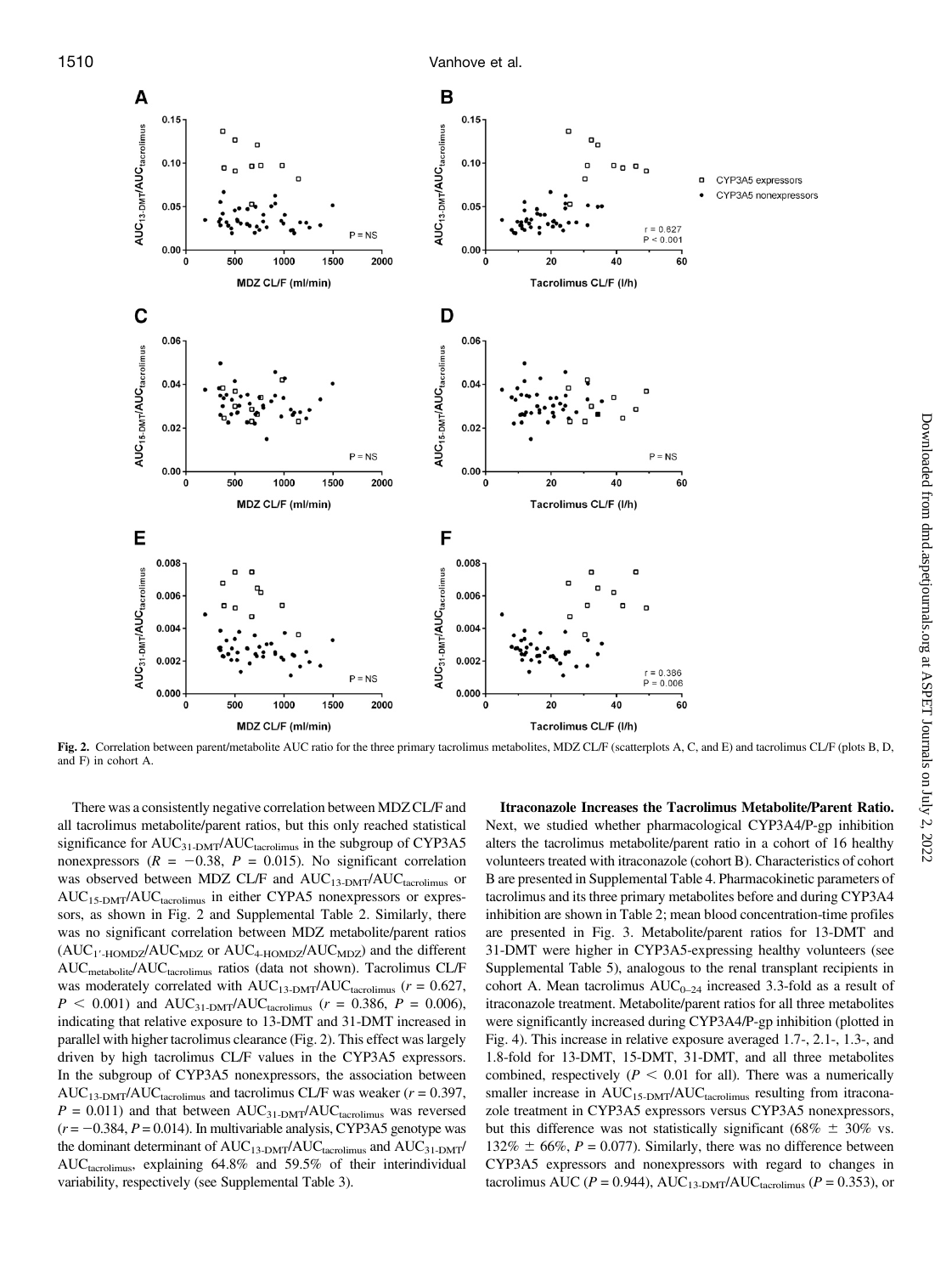TABLE 2

Pharmacokinetic parameters of tacrolimus and its primary metabolites before and during CYP3A4 inhibition in 16 healthy volunteers (cohort B)

| Variable                        | <b>Baseline</b>   | CYP3A4 Inhibition | Difference | P       |
|---------------------------------|-------------------|-------------------|------------|---------|
|                                 |                   |                   | $\%$       |         |
| <b>Tacrolimus</b>               |                   |                   |            |         |
| $AUC_{0-24}$ (h ng/ml)          | $50.6 \pm 21.6$   | $167.9 \pm 73.2$  | $+232$     | < 0.001 |
| CL/F (l/h)                      | $69.7 \pm 28.9$   | $21.4 \pm 9.3$    | $-69$      | < 0.001 |
| Midazolam                       |                   |                   |            |         |
| $CL/F$ (ml/min)                 | $762.7 \pm 327.7$ | $83.4 \pm 24.9$   | $-89.1$    | < 0.001 |
| $AUC_{1'$ -HOMDZ $/AUC_{MDZ}$   | $0.434 \pm 0.133$ | $0.041 \pm 0.013$ | $-90.6$    | < 0.001 |
| $AUC_{4-HOMDZ}/AUC_{MDZ}$       | $0.081 \pm 0.017$ | $0.030 \pm 0.009$ | $-63.0$    | < 0.001 |
| Tacrolimus metabolites          |                   |                   |            |         |
| $AUC_{13-DMT}/AUC_{tacrolling}$ | $0.065 \pm 0.028$ | $0.107 \pm 0.038$ | $+65$      | < 0.001 |
| $AUC_{15-DMT}/AUC_{tacmlimus}$  | $0.025 \pm 0.006$ | $0.053 \pm 0.014$ | $+112$     | < 0.001 |
| $AUC_{31-DMT}/AUC_{tacrolling}$ | $0.004 \pm 0.002$ | $0.005 \pm 0.002$ | $+25$      | 0.007   |
| $AUCmetabolic/AUCtacrolimus$    | $0.094 \pm 0.030$ | $0.166 \pm 0.040$ | $+77$      | < 0.001 |

AUCmetabolites, sum of AUC for 13-DMT, 15-DMT, and 31-DMT.

 $AUC_{31-DMT}/AUC_{tacrolimus}$  ( $P = 0.878$ ). Baseline  $AUC_{metabolic}/AUC_{tacrolimus}$ was strongly correlated to the degree of change (delta) in AUC<sub>metabolites</sub>/ AUC<sub>tacrolimus</sub> resulting from itraconazole inhibition ( $R = 0.67$ ,  $P = 0.005$ ; see Fig. 5).

Contrary to tacrolimus, relative exposure to MDZ metabolites decreased as a result of CYP3A4 inhibition.  $AUC_1$ <sup>-</sup>HOMDZ<sup>/</sup>AUC<sub>MDZ</sub> was 91% lower during CYP3A4 inhibition (see Table 2). No adverse events occurred in any of the study cohorts; no subjects withdrew from the study. Because cohort B differs significantly from a clinical setting (in particular, lack of steady state resulting from administration of single doses of tacrolimus), these analyses were repeated on a cohort of nine renal transplant recipients cotreated with tacrolimus and a variety of moderate-to-potent CYP3A4 inhibitors for clinical reasons (cohort C), detailed in the [Supplemental Material](http://dmd.aspetjournals.org/lookup/suppl/doi:10.1124/dmd.118.081935/-/DC1).

## Discussion

In an analysis of 50 tacrolimus-treated renal transplant recipients in steady state (cohort A), CYP3A5 genotype was the single most important determinant of systemic tacrolimus metabolite/parent ratio. Compared with CYP3A5 nonexpressors, CYP3A5 expressors displayed 2.7- and 2-fold higher relative exposure to 13-DMT and 31-DMT, respectively, while relative exposure to 15-DMT was identical. These findings are in close agreement with the observations made by Zheng et al. (2012) in 24 healthy volunteers administered a single dose of tacrolimus. In the current population of renal transplant recipients in steady state, interindividual variability in tacrolimus metabolite/parent ratios was relatively limited. Furthermore, around 60% of interindividual variability in the metabolite/parent ratio of 13-DMT and 31-DMT was explained by CYP3A5 genotype, with only minimal overlap between CYP3A5 expressors and nonexpressors (see Fig. 2).

To our knowledge, this is the first study to investigate the relationship between in vivo combined intestinal and hepatic CYP3A4 activity, assessed using the oral MDZ probe, and relative systemic exposure to the metabolites of a CYP3A4 substrate such as tacrolimus. MDZ CL/F varied considerably (more than 6-fold) between renal transplant recipients and explained 43% of interindividual variability in tacrolimus CL/F in CYP3A5 nonexpressors, in line with previous observations (de Jonge et al., 2012) and confirming that variability in CYP3A4 activity is a major determinant of variability in tacrolimus CL/F. However, this baseline CYP3A4 activity bore little relationship to tacrolimus metabolite/parent ratios. MDZ CL/F was negatively correlated with metabolite/parent ratios, but this was only statistically significant in CYP3A5 nonexpressors for 31-DMT, a quantitatively minor metabolite with concentrations 10- to 20-fold lower than those of 13-DMT and 15-DMT. To further elaborate on this relationship, analyses were performed in healthy volunteers (cohort B), demonstrating that administration of a dual CYP3A4/P-gp inhibitor significantly increased metabolite/parent ratios of all three primary tacrolimus metabolites. This observation suggests that itraconazole has a more pronounced impact on the clearance of the metabolites than on the clearance of tacrolimus.

The underlying mechanisms for the increased metabolite/parent ratios, both in CYP3A5 expressors and after CYP3A4/P-gp inhibition, remain speculative. In CYP3A5 expressors the significantly higher metabolite/parent ratios for 13-DMT and 31-DMT indicate that enhanced formation of these metabolites is not compensated for by a proportional increase in their elimination rates. This implies that 13-DMT and 31-DMT display nonlinear pharmacokinetic behavior, or a proportional decrease in clearance (i.e., elimination capacity) with increasing metabolite levels, possibly related to different affinities of tacrolimus and its metabolites for the catalytic site of CYP3A5. This may be especially relevant for CYP3A5, since it is a



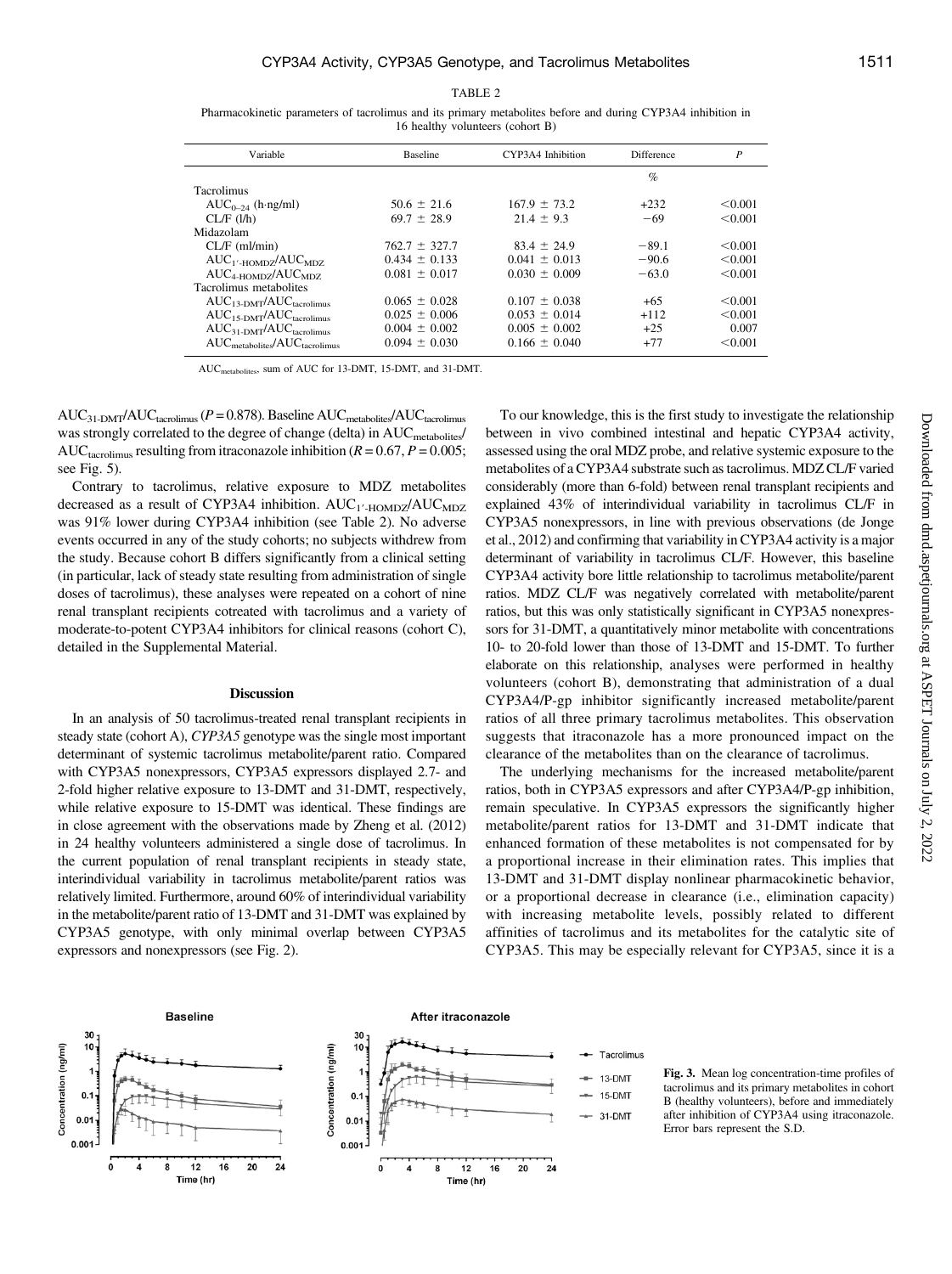

Fig. 4. (A–D) Tacrolimus metabolite/parent ratios during baseline and CYP3A4 inhibited conditions in cohort B (healthy volunteers).  $*$  $P < 0.01$ .

much less abundant enzyme compared with CYP3A4, and therefore is more susceptible to enzymatic saturation, particularly when parent and metabolites are competing. It is also possible that partial saturation of biliary excretion of metabolites occurs when metabolite generation rate is increased (i.e., in CYP3A5 expressors). Indeed, tacrolimus is almost exclusively eliminated through biliary excretion of its metabolites (rather than the unchanged parent molecule) (Möller et al., 1999). The observations that biliary concentrations of primary tacrolimus metabolites are significantly higher than those of tacrolimus (Shimomura et al., 2008) and that cholestasis results in accumulation of second-order metabolites (Gonschior et al., 1996) suggest that (P-gp-mediated) biliary excretion of primary metabolites may contribute more to their clearance than further metabolism to second- and third-order metabolites. If P-gp-mediated biliary excretion was to be the rate-limiting step in tacrolimus metabolite elimination and a source of nonlinear pharmacokinetic behavior, this would also imply that the increase in metabolite/parent ratio



Baseline AUC<sub>metabolites</sub>/AUC<sub>tacrolimus</sub>

Fig. 5. Correlation between baseline  $AUC_{\text{metabolites}}/AUC_{\text{tacrolimus}}$  and fold change (delta) AUC<sub>metabolites</sub>/AUC<sub>tacrolimus</sub> resulting from itraconazole inhibition in cohort B (healthy volunteers).

resulting from itraconazole administration may primarily be related to the P-gp-inhibiting properties of itraconazole and its metabolites (Wang et al., 2002; Vermeer et al., 2016), rather than its CYP3A4-inhibiting effects. Indeed, the fact that itraconazole reduced  $AUC_{1'HOMDZ}/AUC_{MDZ}$  indicates that, for a drug that is no P-gp (or hepatic transporter) substrate, CYP3A4 inhibition results in less metabolite formation, as is to be expected. It is clear, however, that these are only hypotheses, the verification of which would require additional (in vitro) experiments.

Some limitations must be noted. First, urine collections were not available, thus apparent urinary tacrolimus clearances could not be calculated. Second, only 8-hour AUCs were available for renal transplant recipients (cohort A). However, because these were performed under steady-state pharmacokinetic conditions, it is reasonable to assume that tacrolimus  $C_0 = C_{24}$ . Third, 12-hydroxy tacrolimus was not measured, although this is a quantitatively minor metabolite (Zheng et al., 2012).

In conclusion, CYP3A5 was the single most important determinant of tacrolimus metabolite/parent ratios in a cohort of stable renal transplant recipients, in agreement with previous data. We demonstrated that CYP3A4 activity, assessed using the MDZ probe, bore little to no relationship with tacrolimus metabolite/parent ratios. In addition, these results suggest that 13-DMT and 31-DMT may display nonlinear elimination behavior during exposure to the combined CYP3A4/P-gp inhibitor itraconazole, possibly due to saturation of P-gp-dependent biliary efflux of metabolites and/or competition with tacrolimus for the catalytic site of CYP3A.

### Acknowledgments

We thank study nurses J. De Vis, H. Wielandt, and V. Verbeeck. We also thank L. Baeté, M. Dekens, and J. Paulissen for technical assistance.

#### Authorship Contributions

Participated in research design: Vanhove, Annaert, Kuypers. Conducted experiments: Vanhove, de Jonge, de Loor, Oorts. Contributed new reagents or analytic tools: de Loor, Pohanka. Performed data analysis: Vanhove.